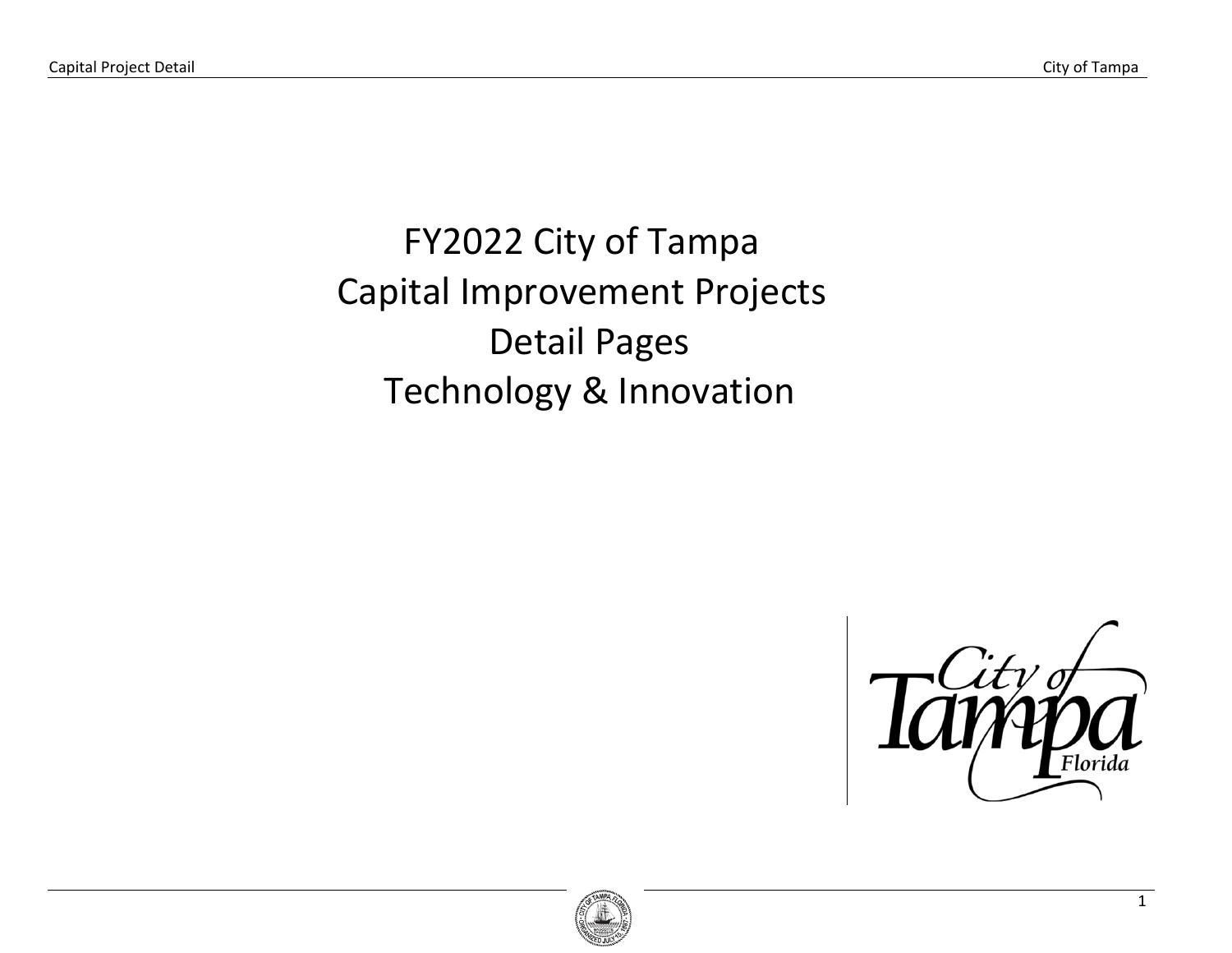| <b>PROJECT TITLE:</b>    | <b>Customer Service Center</b> | <b>PROJECT ORGANIZATION:</b> | <b>T&amp;I-Technology &amp; Innovation Dept</b> |
|--------------------------|--------------------------------|------------------------------|-------------------------------------------------|
| <b>PROJECT NUMBER:</b>   | 1000215                        | CITY COUNCIL DISTRICT:       | <b>District 5</b>                               |
| <b>PROJECT LOCATION:</b> | 411 North Franklin Street      | <b>PROGRAM:</b>              | <b>Technology Enhancement</b>                   |

#### **PROJECT DESCRIPTION:**

This project provides for the replacement of the current Customer Service Center (CSC). CSC is a primary tool for citizens to initiate and track communications with internal City departments as is used Citywide.

# **AREAS UNDER CONSIDERATION:**

## Not Applicable

|                                                                             | Actual<br>to Date                                    | <b>Budget</b><br>to Date  | <b>Budget</b><br><b>FY22</b> |          | <b>Budget</b><br><b>FY23</b>    | <b>Budget</b><br><b>FY24</b>    | <b>Budget</b><br><b>FY25</b> | <b>Budget</b><br><b>FY26</b> | <b>Budget</b><br><b>All Years</b> |
|-----------------------------------------------------------------------------|------------------------------------------------------|---------------------------|------------------------------|----------|---------------------------------|---------------------------------|------------------------------|------------------------------|-----------------------------------|
| <b>COST ESTIMATES:</b>                                                      | $\overline{\phantom{a}}$                             | 1,100,000 \$              |                              | - S      | $\sim$<br>- 3                   | $\overline{\phantom{a}}$        | - >                          |                              | 1,100,000                         |
| Equipment                                                                   | $\overline{\phantom{0}}$                             | 1,100,000                 |                              | -        | $\overline{\phantom{0}}$        | $\overline{\phantom{a}}$        |                              | ۰                            | 1,100,000                         |
| <b>FUNDING SOURCES:</b><br>Utilities Services Tax Capital Projects - Pay Go | $\overline{\phantom{a}}$<br>$\overline{\phantom{a}}$ | 1,100,000 \$<br>1,100,000 |                              | - S<br>- | - 5<br>$\overline{\phantom{a}}$ | - 5<br>$\overline{\phantom{a}}$ | - 5                          | -                            | 1,100,000<br>1,100,000            |

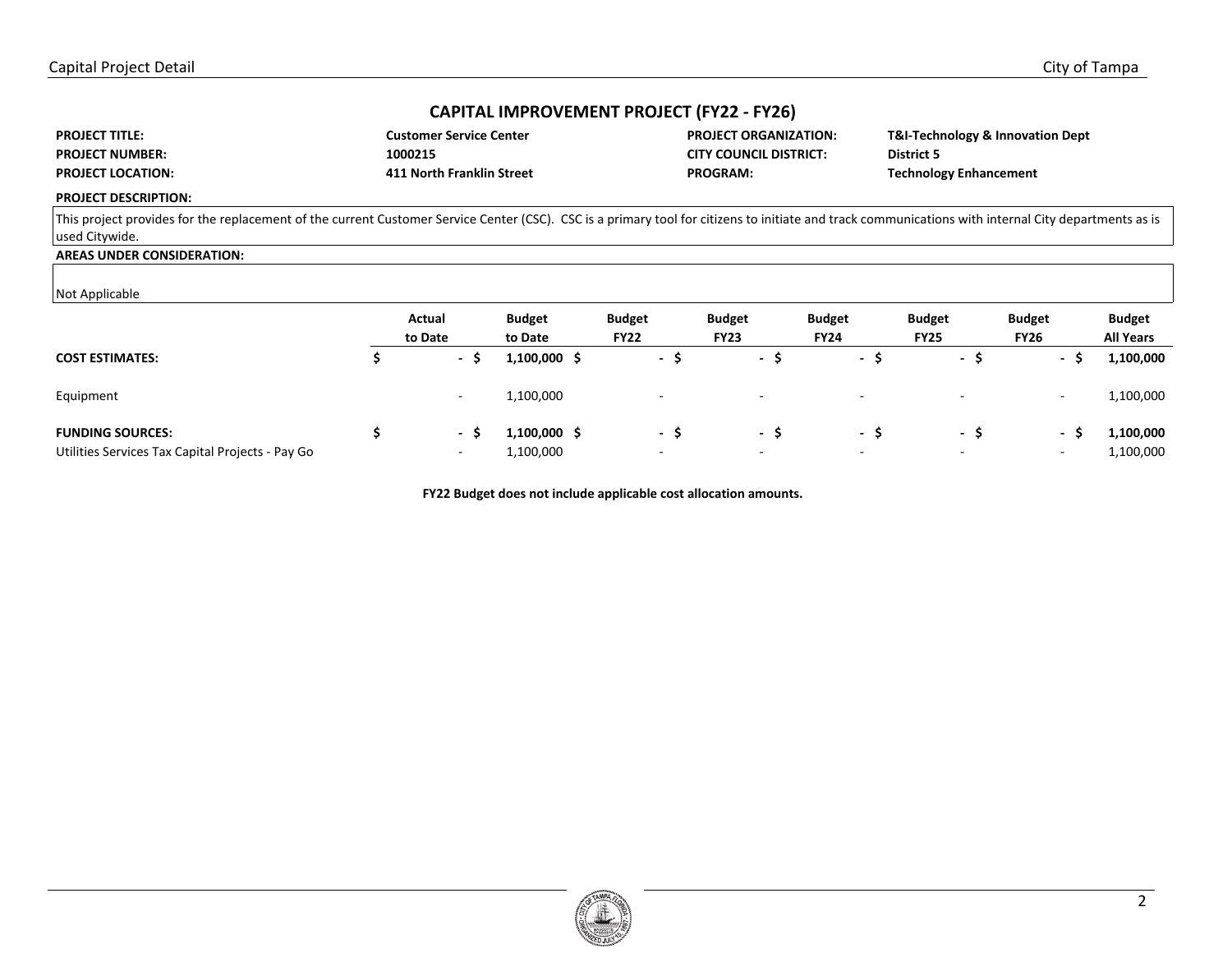| <b>PROJECT TITLE:</b>    | <b>Public Safety Comn</b> |
|--------------------------|---------------------------|
| <b>PROJECT NUMBER:</b>   | 1000762                   |
| <b>PROJECT LOCATION:</b> | 2920 East Henry Av        |

**PROJECT:** PROJECT: **PRODUCIL DISTRICT:** District 5 **PROGRAM:** 29 **PROGRAM:** Technology Enhancement

**PROJECT ORGANIZATION:** T&I-Technology & Innovation Dept **PROJECT ORGANIZATION:** T&I-Technology & Innovation Dept

#### **PROJECT DESCRIPTION:**

This project provides for Emergency Systems Equipment for the Police and Fire Department to include laptops, radios, consoles and network expansion equipment; to be located at the Tampa Police and Fire Communications Center.

#### **AREAS UNDER CONSIDERATION:**

#### Not Applicable

|                                                  | Actual<br>to Date        | <b>Budget</b><br>to Date | <b>Budget</b><br><b>FY22</b> | <b>Budget</b><br><b>FY23</b> | <b>Budget</b><br><b>FY24</b> | <b>Budget</b><br><b>FY25</b> | <b>Budget</b><br><b>FY26</b> | <b>Budget</b><br><b>All Years</b> |
|--------------------------------------------------|--------------------------|--------------------------|------------------------------|------------------------------|------------------------------|------------------------------|------------------------------|-----------------------------------|
| <b>COST ESTIMATES:</b>                           | 6,760,897<br>S           | 7,698,258 \$             | 1,980,000 \$                 | 1,980,000 \$                 | 1,380,000<br>-S              | 1,680,000 \$                 | 1,680,000 \$                 | 16,398,258                        |
| <b>Project Management</b>                        | 89,218                   | 12,767                   |                              | -                            |                              |                              | $\overline{\phantom{a}}$     | 12,767                            |
| Aids to Other Governments                        | $\overline{\phantom{0}}$ | 401,218                  | $\overline{\phantom{0}}$     | $\overline{\phantom{0}}$     | $\overline{\phantom{a}}$     |                              | $\overline{\phantom{a}}$     | 401,218                           |
| Equipment                                        | 2,027,891                | 3,460,000                | -                            | $\overline{a}$               | $\overline{\phantom{a}}$     |                              | $\overline{\phantom{a}}$     | 3,460,000                         |
| Computer Hardware/Software                       | 4,643,788                | 3,824,273                | 1,980,000                    | 1,980,000                    | 1,380,000                    | 1,680,000                    | 1,680,000                    | 12,524,273                        |
| <b>FUNDING SOURCES:</b>                          | $7,160,313$ \$           | 7,698,258 \$             | 1,980,000 \$                 | 1,980,000 \$                 | 1,380,000<br>-S              | 1,680,000 \$                 | 1,680,000 \$                 | 16,398,258                        |
| <b>Community Investment Tax Capital Projects</b> | 1,513,397                | 1,518,130                |                              | -                            |                              |                              |                              | 1,518,130                         |
| Utilities Services Tax Capital Projects - Pay Go | 5,646,916                | 6,180,128                | 1,980,000                    | 1,980,000                    | 1,380,000                    | 1,680,000                    | 1,680,000                    | 14,880,128                        |

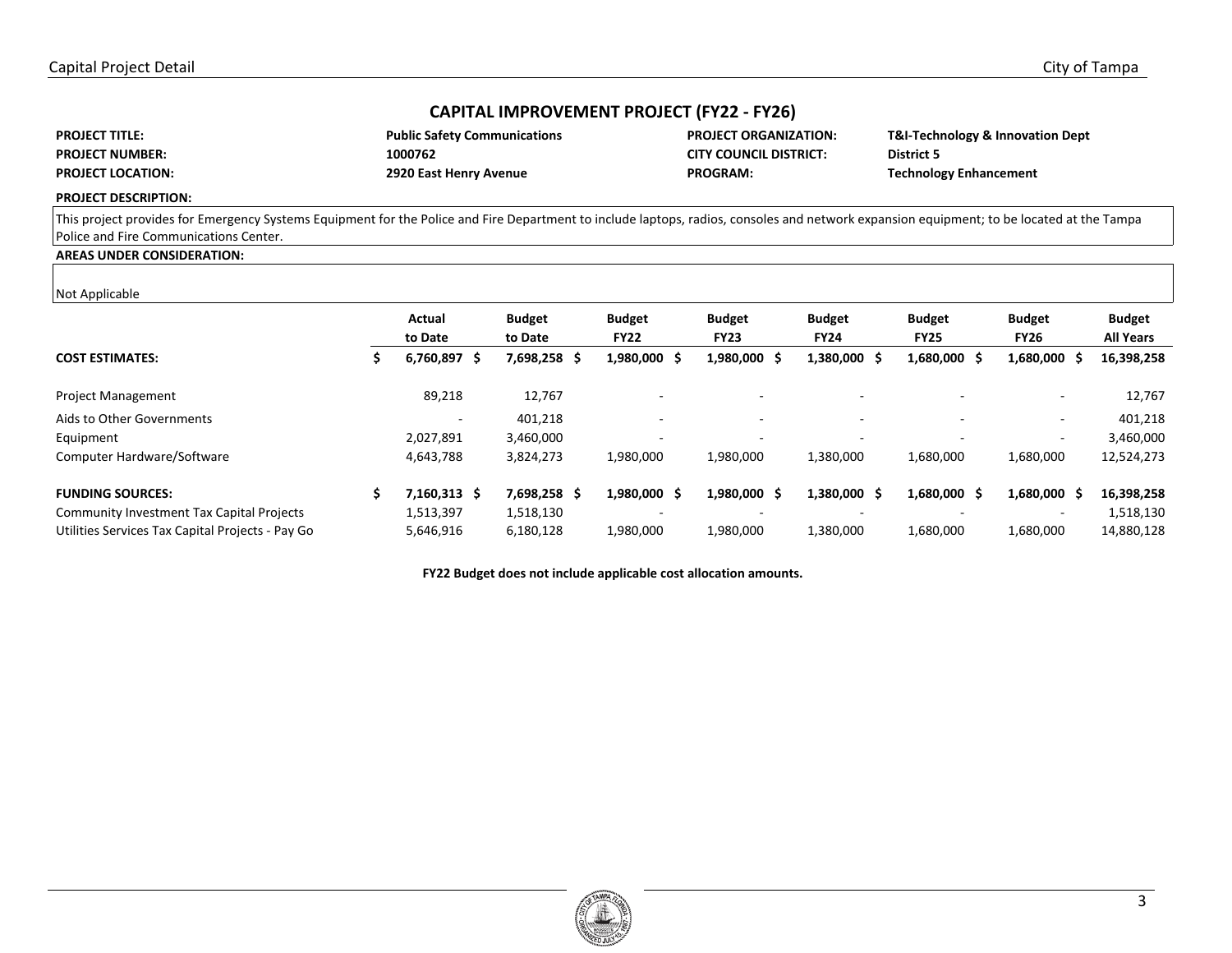| <b>PROJECT TITLE:</b>    | <b>PS P25 Radio System Expansion</b> | <b>PROJECT ORGANIZATION:</b>  | T&I-Technology & Innovation Dept |
|--------------------------|--------------------------------------|-------------------------------|----------------------------------|
| <b>PROJECT NUMBER:</b>   | 1001667                              | <b>CITY COUNCIL DISTRICT:</b> | Citywide                         |
| <b>PROJECT LOCATION:</b> | Citywide                             | <b>PROGRAM:</b>               | <b>Technology Enhancement</b>    |

**PROJECT DESCRIPTION:** 

This project provides for the expansion of the Harris P25 700 MHz transmit system, including radio system equipment, tower, shelters, engineering and installation of two additional transmitter sites.

## **AREAS UNDER CONSIDERATION:**

#### Not Applicable

| .<br>.                                           |                          |                          |                              |                              |                              |                              |                                 |                                   |
|--------------------------------------------------|--------------------------|--------------------------|------------------------------|------------------------------|------------------------------|------------------------------|---------------------------------|-----------------------------------|
|                                                  | Actual<br>to Date        | <b>Budget</b><br>to Date | <b>Budget</b><br><b>FY22</b> | <b>Budget</b><br><b>FY23</b> | <b>Budget</b><br><b>FY24</b> | <b>Budget</b><br><b>FY25</b> | <b>Budget</b><br><b>FY26</b>    | <b>Budget</b><br><b>All Years</b> |
| <b>COST ESTIMATES:</b>                           | $2,686,835$ \$           | $3,062,724$ \$           | - \$                         | $\sim$<br>⋗                  | .S<br>$\sim$                 | - \$                         | -\$<br>$\overline{\phantom{a}}$ | 3,062,724                         |
| Construction/Improvements                        | $\overline{\phantom{a}}$ | 389,253                  | $\overline{\phantom{a}}$     | $\overline{\phantom{0}}$     | $\overline{\phantom{a}}$     | $\overline{a}$               | $\sim$                          | 389,253                           |
| <b>Project Management</b>                        | $\overline{\phantom{a}}$ | 511,972                  |                              |                              |                              | $\overline{a}$               | $\overline{\phantom{a}}$        | 511,972                           |
| Equipment                                        | $\overline{\phantom{a}}$ | 1,795,671                | -                            |                              | $\overline{\phantom{a}}$     | $\overline{\phantom{a}}$     | $\sim$                          | 1,795,671                         |
| Computer Hardware/Software                       | 2,686,835                | 365,828                  | $\overline{\phantom{a}}$     |                              |                              |                              | $\overline{\phantom{a}}$        | 365,828                           |
| <b>FUNDING SOURCES:</b>                          | $2,686,835$ \$           | $3,062,724$ \$           | - \$                         | -S<br>$\sim$                 | - S                          | - \$                         | $\sim$                          | 3,062,724                         |
| Utilities Services Tax Capital Projects - Pay Go | 2,686,835                | 3,062,724                | $\overline{\phantom{a}}$     |                              |                              |                              | $\overline{\phantom{a}}$        | 3,062,724                         |

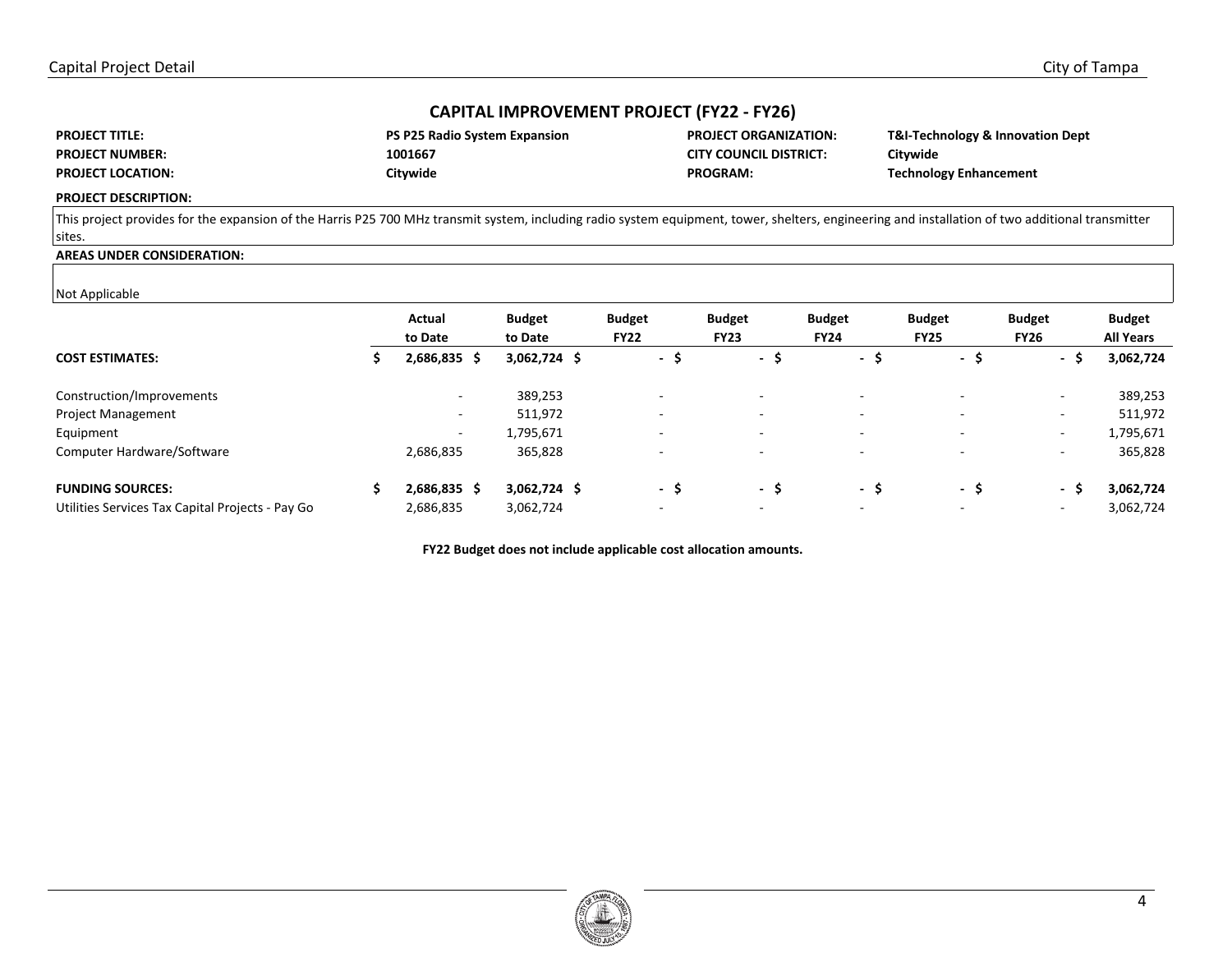| <b>PROJECT TITLE:</b>    |
|--------------------------|
| <b>PROJECT NUMBER:</b>   |
| <b>PROJECT LOCATION:</b> |

| <b>Construction Management System</b> |  |
|---------------------------------------|--|
| 1001686                               |  |
| Citywide                              |  |

**PROJECT ORGANIZATION: CITY COUNCIL DISTRICT:** PROGRAM:

**T&I-Technology & Innovation Dept Citywide Technology Enhancement** 

**PROJECT DESCRIPTION:** 

## This project provides for a Citywide Construction and Contract management system, for managing capital construction projects.

## **AREAS UNDER CONSIDERATION:**

#### Not Applicable

| .                                     | Actual<br>to Date        | <b>Budget</b><br>to Date | <b>Budget</b><br><b>FY22</b> |                          | <b>Budget</b><br><b>FY23</b> | <b>Budget</b><br><b>FY24</b> | <b>Budget</b><br><b>FY25</b> | <b>Budget</b><br><b>FY26</b> | <b>Budget</b><br><b>All Years</b> |
|---------------------------------------|--------------------------|--------------------------|------------------------------|--------------------------|------------------------------|------------------------------|------------------------------|------------------------------|-----------------------------------|
| <b>COST ESTIMATES:</b>                | 470,777 \$               | $931,323$ \$             |                              | - \$                     | .S<br>$\sim$                 | - 5                          | - \$                         | - \$                         | 931,323                           |
| Project Management                    | 101,040                  | 555,012                  |                              |                          | $\overline{\phantom{0}}$     | $\overline{\phantom{a}}$     |                              | $\overline{\phantom{0}}$     | 555,012                           |
| Equipment                             | $\overline{\phantom{0}}$ | 40,000                   |                              | $\overline{\phantom{a}}$ | -                            | $\overline{\phantom{a}}$     | $\overline{\phantom{0}}$     | $\overline{\phantom{0}}$     | 40,000                            |
| Computer Hardware/Software            | 369,737                  | 336,311                  |                              |                          | $\overline{\phantom{0}}$     | $\overline{\phantom{a}}$     |                              | $\overline{\phantom{0}}$     | 336,311                           |
| <b>FUNDING SOURCES:</b>               | 470,777 \$               | $931,323$ \$             |                              | - \$                     | - \$                         | - S                          | - \$                         | - \$                         | 931,323                           |
| Citywide Capital Project Improvements | 470,777                  | 931,323                  |                              | $\overline{\phantom{a}}$ | ۰                            | $\overline{\phantom{a}}$     |                              | $\overline{\phantom{0}}$     | 931,323                           |

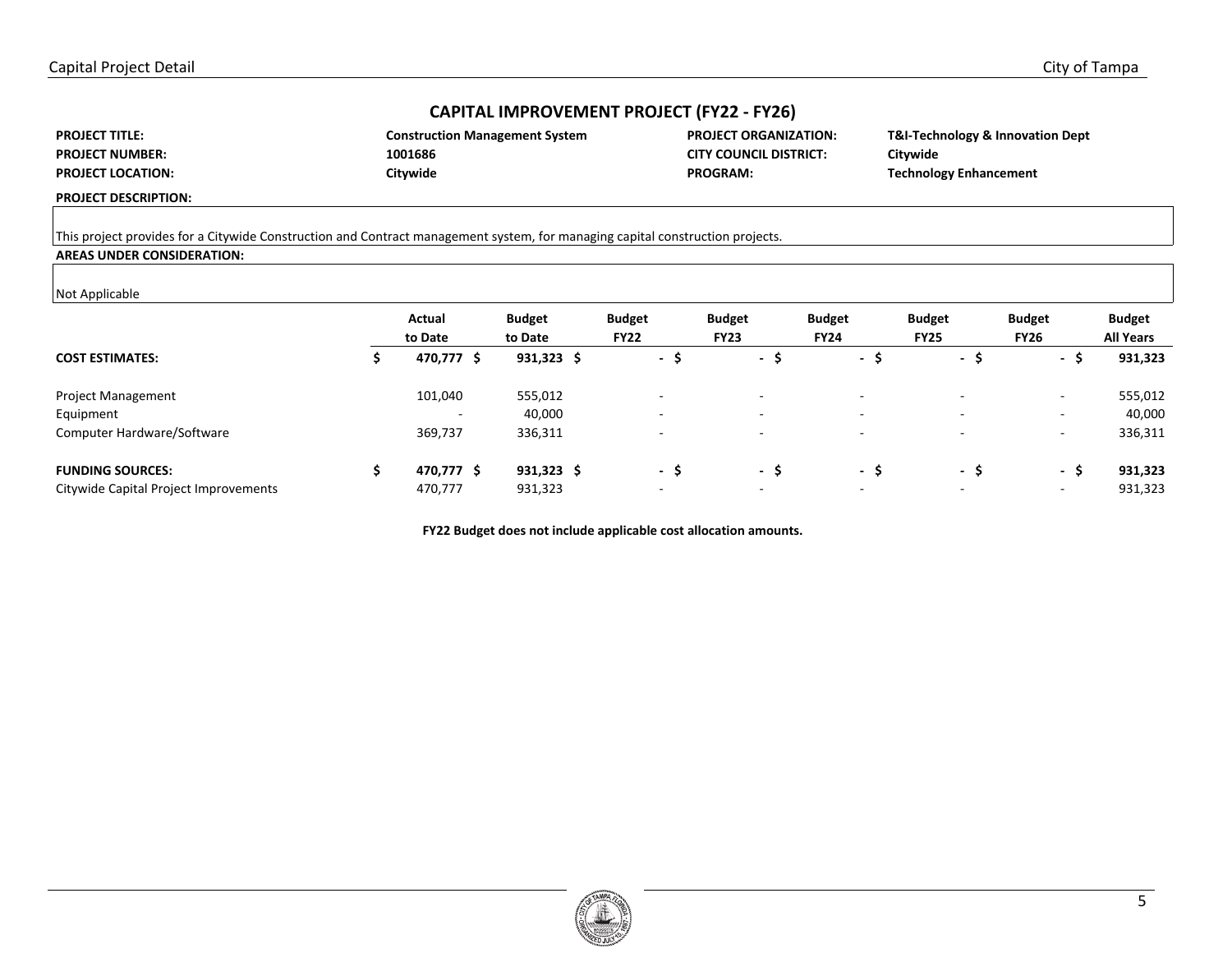| <b>PROJECT TITLE:</b>    | <b>CW Backup Data Ctr Upgrades</b> |
|--------------------------|------------------------------------|
| <b>PROJECT NUMBER:</b>   | 1001687                            |
| <b>PROJECT LOCATION:</b> | 2920 East Henry Avenue             |

**PROJECT:** CITY COUNCIL DISTRICT: Citywide **PROGRAM: PROGRAM: PROGRAM: PROGRAM: PROGRAM: PROGRAM: PROGRAM: PROGRAM: PROGRAM: PROGRAM: PROGRAM: PROGRAM: PROGRAM: PROGRAM: PROGRAM: PROGRAM: PROGRAM: PROGRAM: PROGRAM: PROGRAM: P** 

**PROJECT ORGANIZATION:** T&I-Technology & Innovation Dept

#### **PROJECT DESCRIPTION:**

The project is to replace the aged equipment used at the Henry (Comm Center) supporting all departments including apps for Public Safety, Cayenta, Accela as primary uses. It serves as a disaster recovery site for GTE data center facility.

## **AREAS UNDER CONSIDERATION:**

#### Not Applicable

| Actual<br>to Date | <b>Budget</b><br>to Date | <b>Budget</b><br><b>FY22</b> | <b>Budget</b><br><b>FY23</b> | <b>Budget</b><br><b>FY24</b> | <b>Budget</b><br><b>FY25</b> | <b>Budget</b><br><b>FY26</b> | <b>Budget</b><br><b>All Years</b> |
|-------------------|--------------------------|------------------------------|------------------------------|------------------------------|------------------------------|------------------------------|-----------------------------------|
| 999,428<br>-S     |                          | 149,999 \$                   | 150,000 \$                   | 1,325,000 \$                 | - \$                         | $\overline{\phantom{0}}$     | 2,939,999                         |
| 26,067            | 26,067                   |                              |                              | $\overline{\phantom{a}}$     |                              | $\overline{\phantom{a}}$     | 26,067                            |
| 76,416            |                          | (1)                          | $\overline{\phantom{0}}$     | $\overline{\phantom{a}}$     |                              | $\overline{\phantom{a}}$     | (1)                               |
| 896,945           | 1,288,933                | 150,000                      | 150,000                      | 1,325,000                    |                              | ۰                            | 2,913,933                         |
| 999,428 \$        |                          | 149,999 \$                   | 150,000 \$                   | 1,325,000 \$                 | - \$                         | $\overline{\phantom{a}}$     | 2,939,999                         |
| 999,428           | 1,315,000                | 149,999                      | 150,000                      | 1,325,000                    |                              | ۰                            | 2,939,999                         |
|                   |                          | 1,315,000 \$<br>1,315,000 \$ |                              |                              |                              |                              |                                   |

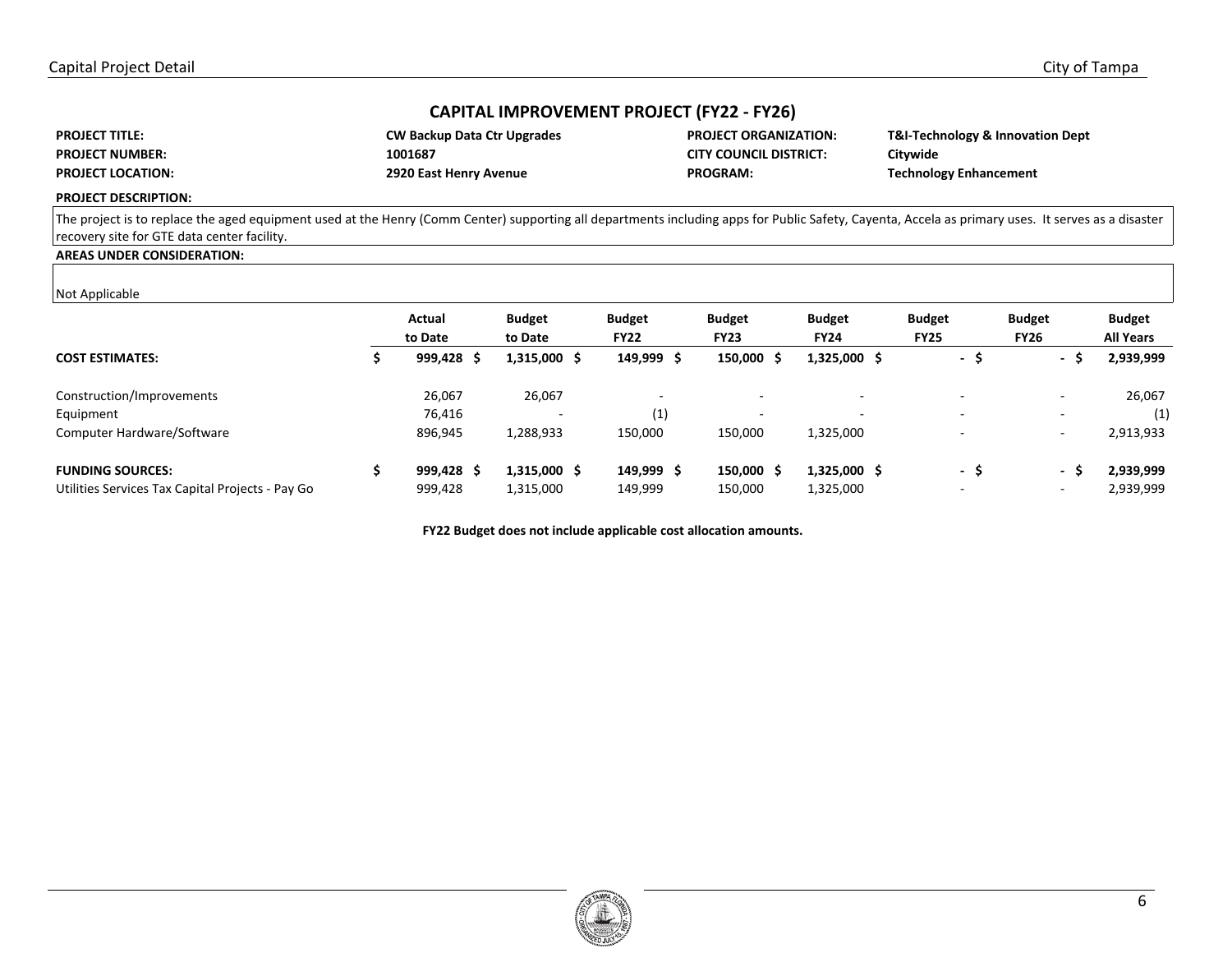| <b>PROJECT TITLE:</b>    |
|--------------------------|
| <b>PROJECT NUMBER:</b>   |
| <b>PROJECT LOCATION:</b> |

| <b>CAD/AVL Replacemer</b> |
|---------------------------|
| 1001723                   |
| Citywide                  |

nt **PROJECT ORGANIZATION: CITY COUNCIL DISTRICT:** PROGRAM:

**T&I-Technology & Innovation Dept Citywide Technology Enhancement** 

**PROJECT DESCRIPTION:** 

## This project provides for replacement of the Computer Aided Dispatch with Automatic Vehicle Locator System for Tampa Fire Rescue.

## **AREAS UNDER CONSIDERATION:**

#### Not Applicable

| Actual<br>to Date | <b>Budget</b><br>to Date | <b>Budget</b><br><b>FY22</b> | <b>Budget</b><br><b>FY23</b> |              |                                                                                                                                  | <b>Budget</b><br><b>FY25</b> | <b>Budget</b><br><b>FY26</b> | <b>Budget</b><br><b>All Years</b> |
|-------------------|--------------------------|------------------------------|------------------------------|--------------|----------------------------------------------------------------------------------------------------------------------------------|------------------------------|------------------------------|-----------------------------------|
| 297,474 \$        |                          |                              |                              |              | - S                                                                                                                              | - \$                         | - \$                         | 478,980                           |
| 86,043            | 87,726                   | $\overline{\phantom{a}}$     |                              |              | $\overline{a}$                                                                                                                   |                              | $\overline{\phantom{a}}$     | 87,726                            |
| 95,429            |                          | $\overline{\phantom{a}}$     |                              |              | $\overline{\phantom{a}}$                                                                                                         |                              | $\overline{\phantom{a}}$     | $\sim$                            |
| 116,002           | 391,254                  |                              |                              |              | $\overline{\phantom{a}}$                                                                                                         |                              | $\overline{\phantom{a}}$     | 391,254                           |
| 298,169 \$        |                          |                              |                              | د.           | - S                                                                                                                              | - S                          | - S                          | 478,980                           |
| 298,169           | 478,980                  | $\overline{\phantom{a}}$     |                              |              | $\overline{\phantom{0}}$                                                                                                         |                              | $\overline{\phantom{0}}$     | 478,980                           |
|                   |                          |                              | 478,980 \$<br>478,980 \$     | - \$<br>- \$ | $\sim$<br>$\overline{\phantom{0}}$<br>$\overline{\phantom{0}}$<br>$\overline{\phantom{0}}$<br>$\sim$<br>$\overline{\phantom{0}}$ | <b>Budget</b><br><b>FY24</b> |                              |                                   |

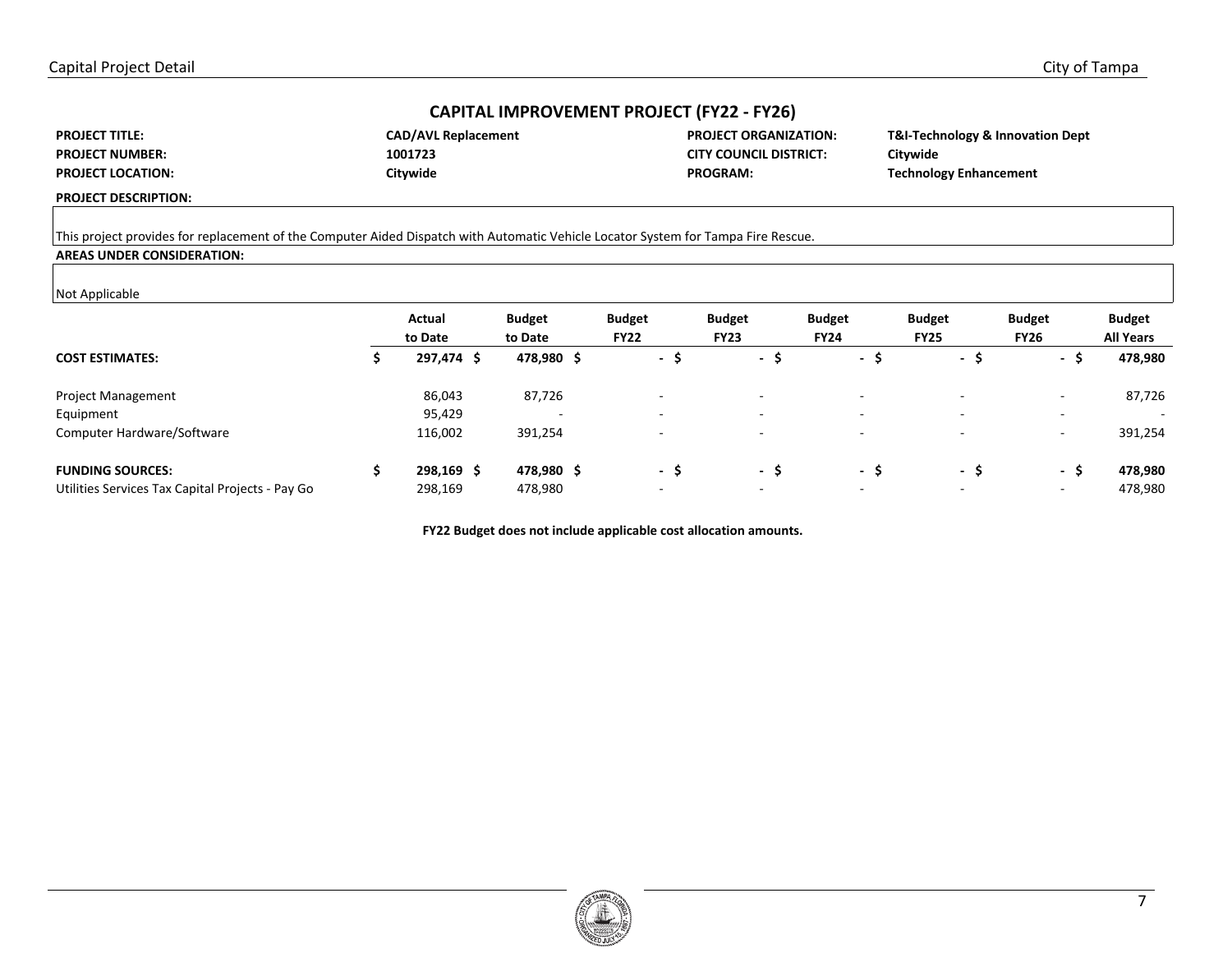| <b>PROJECT TITLE:</b>    | <b>OpenGov System Implementation</b> | <b>PROJECT ORGANIZATION:</b>  | T&I-Technology & Innovation Dept |
|--------------------------|--------------------------------------|-------------------------------|----------------------------------|
| <b>PROJECT NUMBER:</b>   | 1001856                              | <b>CITY COUNCIL DISTRICT:</b> | Citvwide                         |
| <b>PROJECT LOCATION:</b> | Citvwide                             | <b>PROGRAM:</b>               | <b>Technology Enhancement</b>    |

#### **PROJECT DESCRIPTION:**

This project provides for the implementation and ongoing licensing of OpenGov software systems, including a replacement system for budgeting and planning, and new public transparency reporting.

## **AREAS UNDER CONSIDERATION:**

#### Not Applicable

| .                                                |                          |               |                          |                          |                          |                          |                          |                  |
|--------------------------------------------------|--------------------------|---------------|--------------------------|--------------------------|--------------------------|--------------------------|--------------------------|------------------|
|                                                  | Actual                   | <b>Budget</b> | <b>Budget</b>            | <b>Budget</b>            | <b>Budget</b>            | <b>Budget</b>            | <b>Budget</b>            | <b>Budget</b>    |
|                                                  | to Date                  | to Date       | <b>FY22</b>              | <b>FY23</b>              | <b>FY24</b>              | <b>FY25</b>              | <b>FY26</b>              | <b>All Years</b> |
| <b>COST ESTIMATES:</b>                           | 632,544<br>-S            | 980,542 \$    | - \$                     | $\sim$<br>э              | - ১                      | - 5                      | .\$<br>$\sim$            | 980,542          |
| Project Management                               | $\overline{\phantom{a}}$ | 322,342       | $\overline{\phantom{a}}$ |                          | $\overline{\phantom{a}}$ | $\overline{\phantom{a}}$ | $\sim$                   | 322,342          |
| Computer Hardware/Software                       | 632,544                  | 658,200       | $\overline{\phantom{a}}$ | $\overline{\phantom{0}}$ | $\overline{\phantom{0}}$ | $\overline{\phantom{a}}$ | $\overline{\phantom{a}}$ | 658,200          |
| <b>FUNDING SOURCES:</b>                          | $632,544$ \$             | 980,542 \$    | - S                      | $\sim$<br><u>ь</u>       | - S                      | - \$                     | \$<br>$\sim$             | 980,542          |
| Utilities Services Tax Capital Projects - Pay Go | 632,544                  | 980,542       | $\overline{\phantom{0}}$ | $\overline{a}$           | $\overline{\phantom{0}}$ | $\overline{\phantom{0}}$ | $\overline{\phantom{a}}$ | 980,542          |

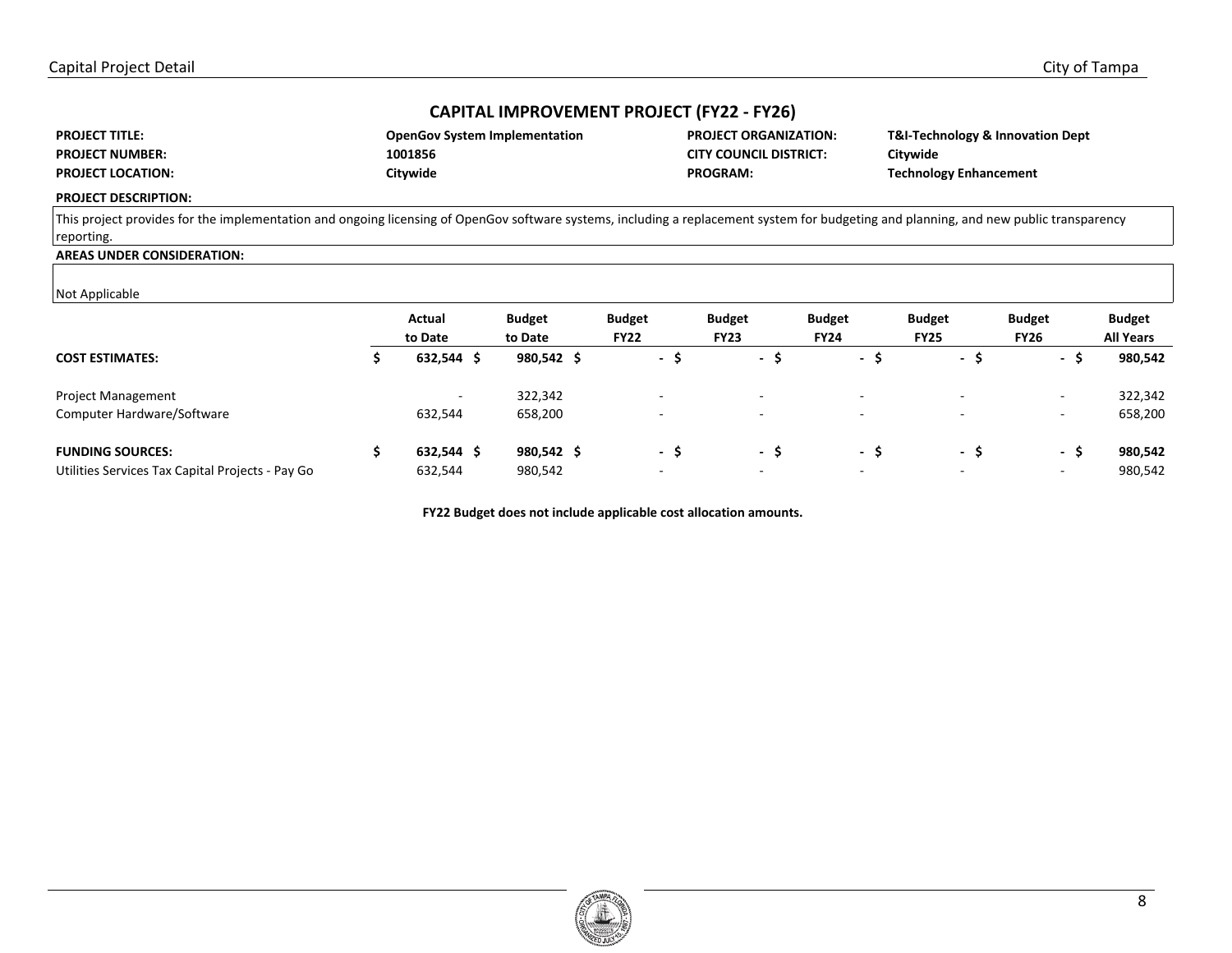| <b>PROJECT TITLE:</b>    | Cayenta Upgrade & Enhancements | <b>PROJECT ORGANIZATION:</b>  | T&I-Technology & Innovation Dept |
|--------------------------|--------------------------------|-------------------------------|----------------------------------|
| <b>PROJECT NUMBER:</b>   | 1002006                        | <b>CITY COUNCIL DISTRICT:</b> | Citywide                         |
| <b>PROJECT LOCATION:</b> | Citvwide                       | <b>PROGRAM:</b>               | <b>Technology Enhancement</b>    |

**PROJECT DESCRIPTION:** 

This project provides for an upgrade to Cayenta, the City's utility billing system, and professional consulting services. This project also provides for several enhancements to the system in order to help improve our customer services.

## **AREAS UNDER CONSIDERATION:**

#### Not Applicable

| . <b>.</b>                                       |                          |               |                          |                          |                          |                          |                          |                  |
|--------------------------------------------------|--------------------------|---------------|--------------------------|--------------------------|--------------------------|--------------------------|--------------------------|------------------|
|                                                  | Actual                   | <b>Budget</b> | <b>Budget</b>            | <b>Budget</b>            | <b>Budget</b>            | <b>Budget</b>            | <b>Budget</b>            | <b>Budget</b>    |
|                                                  | to Date                  | to Date       | <b>FY22</b>              | <b>FY23</b>              | <b>FY24</b>              | <b>FY25</b>              | <b>FY26</b>              | <b>All Years</b> |
| <b>COST ESTIMATES:</b>                           | 101,750 \$               | 471,095 \$    | - \$                     | $\sim$<br>5              | - ১                      | - 5                      | -S<br>$\sim$             | 471,095          |
| <b>Project Management</b>                        | 101,750                  | 471,095       | -                        | $\overline{\phantom{a}}$ | $\overline{\phantom{a}}$ |                          | $\sim$                   | 471,095          |
| <b>FUNDING SOURCES:</b>                          | 101,750 \$               | 471,095 \$    | - \$                     | 5<br>$\sim$              | - S                      | - \$                     | - \$                     | 471,095          |
| Citywide Capital Project Improvements            | 101,750                  | 459,395       | $\overline{\phantom{a}}$ | $\overline{\phantom{a}}$ | $\overline{\phantom{a}}$ | $\overline{\phantom{a}}$ | $\sim$                   | 459,395          |
| Utilities Services Tax Capital Projects - Pay Go | $\overline{\phantom{a}}$ | 11,700        | -                        | $\overline{\phantom{a}}$ | $\overline{\phantom{a}}$ |                          | $\overline{\phantom{a}}$ | 11,700           |

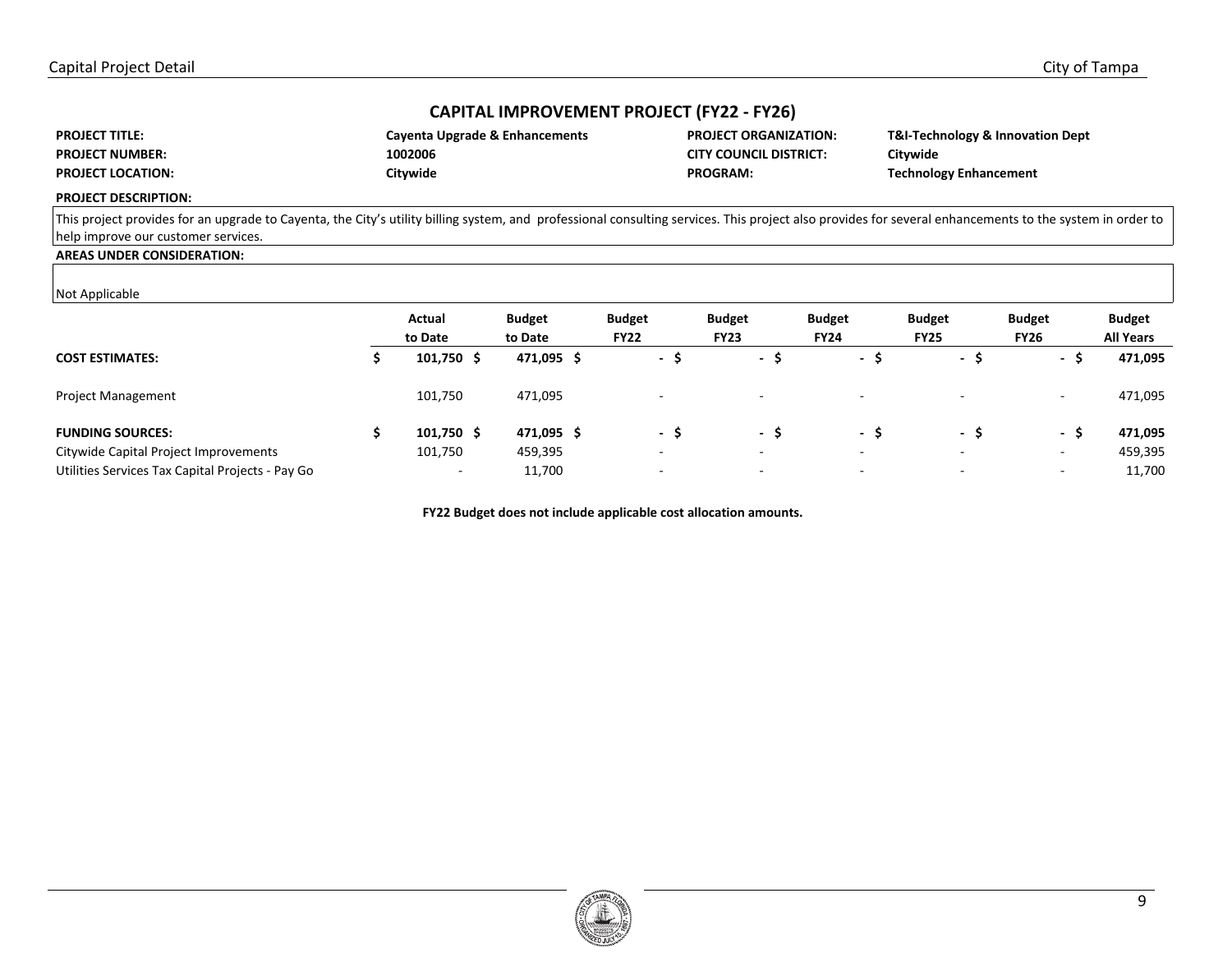| <b>PROJECT TITLE:</b>    |
|--------------------------|
| <b>PROJECT NUMBER:</b>   |
| <b>PROJECT LOCATION:</b> |

| <b>Oracle SaaS Implementation</b> |  |
|-----------------------------------|--|
| 1002017                           |  |
| Citywide                          |  |

**PROJECT ORGANIZATION: CITY COUNCIL DISTRICT:** PROGRAM:

**T&I-Technology & Innovation Dept Citywide Technology Enhancement** 

**PROJECT DESCRIPTION:** 

This project provides for the implementation of Oracle Fusion Applications Cloud SaaS from Oracle America, Inc.

## **AREAS UNDER CONSIDERATION:**

#### Not Applicable

| .                                                | Actual<br>to Date | <b>Budget</b><br>to Date | <b>Budget</b><br><b>FY22</b> | <b>Budget</b><br><b>FY23</b> | <b>Budget</b><br><b>FY24</b> | <b>Budget</b><br><b>FY25</b> | <b>Budget</b><br><b>FY26</b>  | <b>Budget</b><br><b>All Years</b> |
|--------------------------------------------------|-------------------|--------------------------|------------------------------|------------------------------|------------------------------|------------------------------|-------------------------------|-----------------------------------|
| <b>COST ESTIMATES:</b>                           | 4,330,322         | 7,744,189                | - S                          | $\sim$                       | $\sim$<br>- 2                | - ১                          | $\overline{\phantom{a}}$<br>ು | 7,744,189                         |
| Computer Hardware/Software                       | 4,330,322         | 7,744,189                | -                            | -                            |                              |                              | ۰                             | 7,744,189                         |
| <b>FUNDING SOURCES:</b>                          | 4,330,322         | 7,744,189                | - S                          | $\sim$                       | - 5                          | - S                          | $\overline{\phantom{a}}$      | 7,744,189                         |
| Utilities Services Tax Capital Projects - Pay Go | 4,330,322         | 7,744,189                | $\overline{\phantom{a}}$     | $\overline{\phantom{a}}$     | $\overline{\phantom{a}}$     |                              | ۰                             | 7,744,189                         |